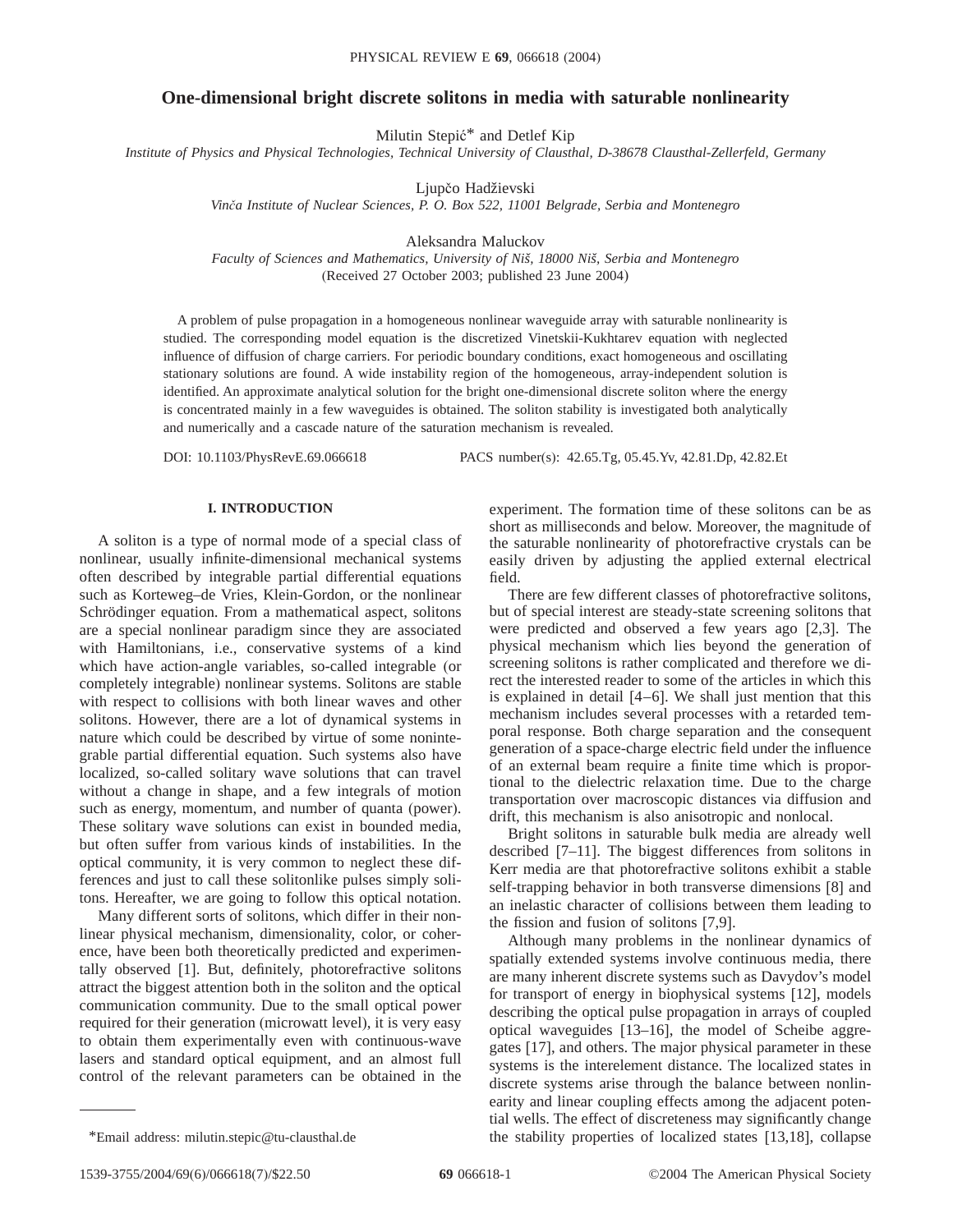dynamics [19–21], and other features as compared to continuous systems. Among the nonlinear discrete systems, probably the most interesting (from a practical point of view) are those in nonlinear optics [15,22]. Such discrete optical solitons are found both in arrays of coupled waveguides [13–16] and fibers [22].

The nonlinear waveguide array was introduced in soliton theory 15 years ago [13]. It is suggested that these arrays possess a great potential for various applications such as optical interconnects, beam deflectors, and modulators as well as nonlinear all-optical switches and amplifiers. The first experimental observation of discrete spatial solitons in nonlinear waveguide arrays with Kerr nonlinearity was reported only five years ago [23]. Soon thereafter, waveguides with a negative diffraction were obtained which enable defocusing of light and paved the way to the discovery of the discrete diffraction managed spatial solitons [24]. Discrete gap solitons in modulated (binary) waveguide arrays were predicted [25] and discrete solitons in two-dimensional (2D) networks of nonlinear waveguide arrays have been proposed [26]. Also, the influence of long-range interactions on the nonlinear localized modes in 2D photonic crystal waveguides has been investigated [27]. Optically induced 1D and 2D photonic lattices have been created by virtue of plane-wave interference, and discrete photorefractive solitons in such systems were numerically and experimentally obtained very recently [28].

However, as of yet, there are neither explicit results for the dependence of these localized discrete structures in a saturable media on the system parameters nor information on their linear stability. The objective of our paper is to investigate the existence and stability of 1D bright discrete screening solitons. Our findings could be interesting not only for a particular application in nonlinear optics but also for different discrete biophysics and solid-state physics systems with the same type of nonlinearity. This paper is organized in the following manner: the basic evolution equation is defined in Sec. II, analytical and numerical results concerning homogeneous solution are collected in Sec. III, corresponding results related to the soliton solution are placed in Sec. IV, while the conclusions are given in Sec. V.

#### **II. MODEL EQUATION**

The evolution equation of bright 1D optical spatial solitons in bulk photorefractive media, based on the Vinetskii-Kukhtarev model [4] (with the neglected diffusion term), can be written as [6]

$$
i\frac{\partial U}{\partial \xi} + \frac{1}{2} \frac{\partial^2 U}{\partial s^2} - \beta \frac{U}{1 + |U|^2} = 0,
$$
 (1)

where  $U = I/I_d$  is a normalized slowly varying envelope of the electric field of the light wave, *I* is the intensity of the beam while  $I_d$  is the so-called dark irradiance, and  $\dot{\xi} = z/kx_0^2$ is a dimensionless coordinate along which the beam propagates. Here  $x_0$  is an arbitrary spatial width and  $k = 2\pi n_{\rm eo} / \lambda_0$ is the wave number with the unperturbed extraordinary refractive index  $n_{\rm eo}$  and light wavelength  $\lambda_0$ . We use  $s = x/x_0$  as a normalized transverse coordinate and  $\beta = (kx_0n_{\text{eo}})^2r_{33}E_0/2$ 

is a positive parameter  $(r_{33}$  is the electro-optic coefficient,  $E_0 \approx V/L$ , where *V* is a constant bias voltage and *L* is the width of the photorefractive crystal along the *x* direction). The crystal is so oriented that its ferroelectric *c* axis coincides with the *x* direction. It is also assumed that the incident laser beam is polarized along the *c* axis (extraordinary refractive index) and that the applied electric field  $E_0$  has a component only in the same direction.

The optical pulse propagation in 1D equidistant nonlinear waveguide arrays with saturable nonlinearity can be modeled, within the nearest-neighbor approximation and with neglected influence of diffusion of charge carriers, by virtue of the following discrete version of the Vinetskii-Kukhtarev equation:

$$
i\frac{\partial U_n}{\partial \xi} + \frac{1}{2h^2} (U_{n+1} + U_{n-1} - 2U_n) - \beta \frac{U_n}{1 + |U_n|^2} = 0, \quad (2)
$$

where  $U_n$  is the wave function in the *n*th nonlinear element  $(n=1,...,N)$  with  $(U_{N+1}=U_1)$  for the case of periodic boundary conditions,  $h = (L - Nd)/Nx_0$  is the normalized distance between two elements, and *d* represents the width of a single waveguide (usually a few microns). This equation in fact represents a system of linearly coupled nonlinear ordinary differential equations which are not integrable in the general case. It possesses a hidden Hamiltonian structure  $\partial U_n / \partial \xi = \partial H / \partial U_n^*$ , where *H* is the Hamiltonian of the system and the asterisk denotes a complex conjugation. Here  $H = \sum_{n} [\beta \ln(1+|U_n|^2) + |U_{n-1} - U_n|^2 / 2h^2]$  is the first conserved quantity of the system, while the second one is a number of quanta (power)  $P = \sum_n |U_n|^2$ . In the smallamplitude limit  $|U_n|^2 \ll 1$ , this equation passes into the wellknown  $(1+1)$  discrete nonlinear Schrödinger equation with Kerr nonlinearity. It means that with Eq. (2), under proper conditions, one could also describe various real discrete structures such as a chain of tightened atoms [20,29], the model of dynamics in globular proteins and some molecular crystals [12,30], arrays of Josephson junctions [31], polarons in condensed-matter physics [32], and pulse propagation in short fiber arrays (where dispersion can be neglected) [22].

Hereafter, we have restricted our study to a planar homogeneous array of waveguides in a photorefractive SBN61  $(Sr_{0.61}Ba_{0.39}Nb_2O_6)$  crystal, which possesses excellent optical properties and large nonlinear electro-optic coefficients [33]. Permanent waveguides in SBN61 can be fabricated by ion implantation [33]. Usually SBN61 crystals are both a few mm long (*z* direction) and wide (*x* direction). The unperturbed extraordinary refractive index for SBN61 is  $n_{\text{eq}}$  $=$  2.35, while the relevant electro-optic coefficient is  $r_{33}$  $=280$  pm/V. This crystal is sensitive to both blue and green light. The arbitrary scaling length  $x_0$  is set to 8  $\mu$ m.

## **III. HOMOGENEOUS SOLUTION**

The stationary solutions are of significant importance because they represent some of the available attractors of the system. Within a linear theory, it shows up that both the exponential perturbations' growth rate and the threshold amplitude for the onset of instability depend on the wave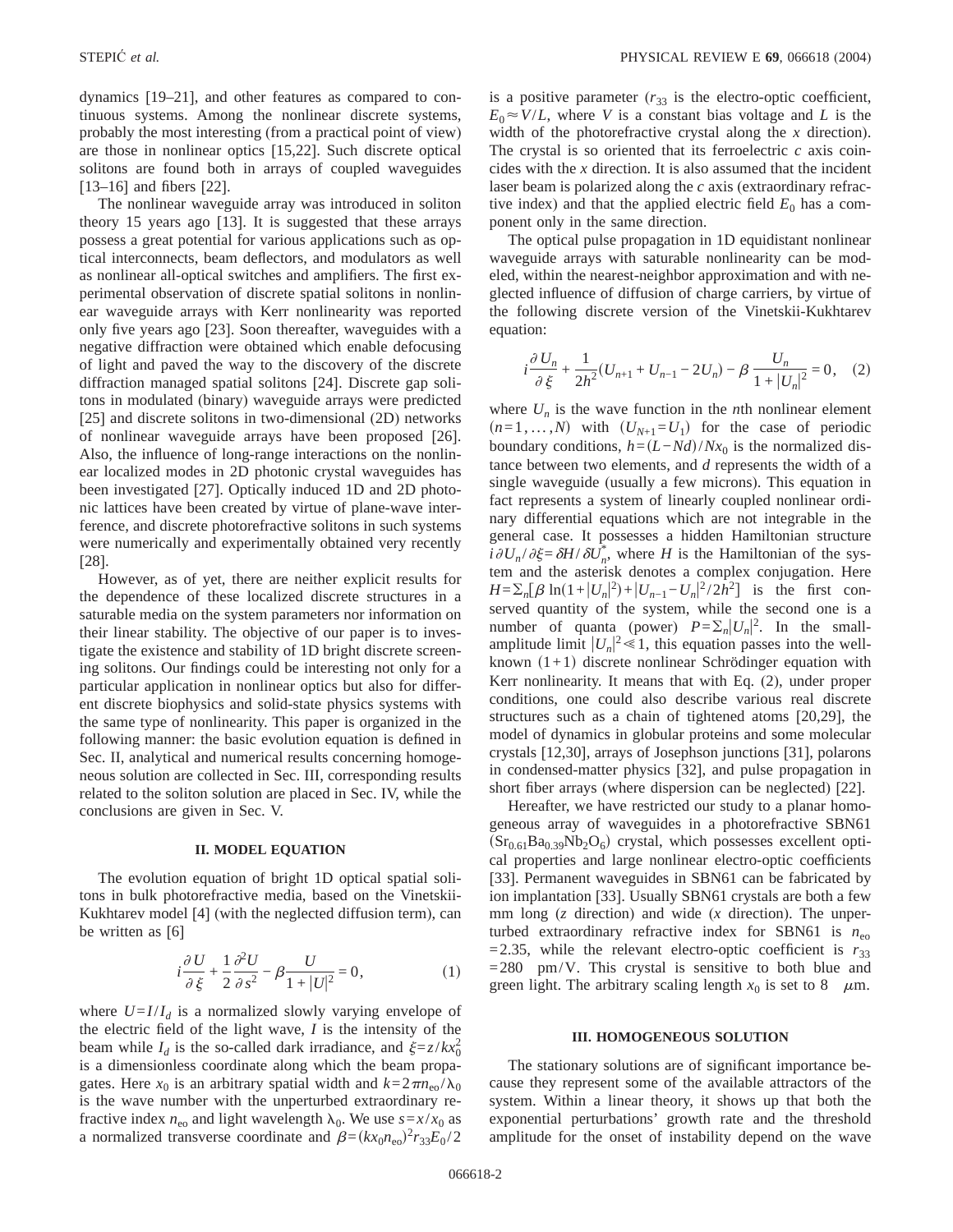number (and/or on the nonlinear frequency shift) of the stationary solution. There are a lot of reports about the linear stability of these stationary solutions in discrete [13,15,18,21,27,29,34–37], continuous [19,38], as well as in continuous-discrete systems [39,40]. For any set of the system's parameters  $\beta$  and *h* there exist 3*N* possible stationary solutions such as homogeneous, oscillatory, soliton, and multisoliton solutions. Here we investigate the existence and stability of the simplest homogeneous and soliton solution.

We have found the following exact oscillatory wave solution of Eq.  $(2)$ :

$$
U_n^{\rm osc}(n,\xi) = \pm \sqrt{\frac{\beta + 2h^{-2}\sin^2(Kh/2) - \nu}{\nu - 2h^{-2}\sin^2(Kh/2)}} \, e^{-i\nu\xi + iKnh}, \quad (3)
$$

where *K* is a discrete wave number and  $\nu$  is the nonlinear frequency shift. The amplitude of this solution is real if  $2h^{-2} \sin^2(Kh/2) < \nu < \beta + 2h^{-2} \sin^2(Kh/2)$  and the corresponding existence region is of width  $\beta$ . It is also possible to find an exact, homogeneous solution

$$
U_{\text{hom}} = A_0 e^{-i\nu\xi} = \pm \left(\frac{\beta - \nu}{\nu}\right)^{1/2} e^{-i\nu\xi}.
$$
 (4)

This simple array-independent solution is a special case of the oscillatory one, where  $K=0$  is taken. If  $0 < \nu \leq \beta$ , its constant amplitude is real and, opposite to the corresponding solution in Kerr-like media, this one has a limited existence range due to the saturable nature of the nonlinearity.

In order to investigate the linear stability of the homogeneous solution, we follow a standard procedure and introduce a small, complex, array-dependent, in-phase perturbation around this solution  $U_n = (A_0 + \delta_n) \exp(-i \nu \xi)$ , where  $\delta_n(\xi) = [a(\xi) + ib(\xi)] \exp(2i\pi n/N)$  and  $(|\delta_n| \le U_{\text{hom}} = A_0)$ . Substitution into Eq. (2), after linearization with respect to the small perturbations and use of Fourier's transform *a*,*b* ~*e*−*i*vj , leads to the following dispersion relation:

$$
\omega^2 = \frac{4}{h^2} \sin^2\left(\frac{\pi}{N}\right) \left[ \frac{1}{h^2} \sin^2\left(\frac{\pi}{N}\right) - \nu \left(1 - \frac{\nu}{\beta}\right) \right].
$$
 (5)

In the small-amplitude regime, this result coincides (after a simple adjustment of notations and for wave number  $q=0$ ) with the dispersion relation [Eq. (10)] in Ref. [35], where a general approach to modulational instability of discrete nonlinear systems with cubic nonlinearity is described. A sufficient condition for the homogeneous solution to become modulationally unstable is  $\omega^2$  < 0 which, together with the fact that  $N \approx 100$  and  $h \approx 1$ , results in the next instability frequency band

$$
\frac{\sin^2(\pi/N)}{h^2} < \nu < \beta - \frac{\sin^2(\pi/N)}{h^2}.\tag{6}
$$

In the very narrow frequency bands  $\Delta \nu = \sin^2(\pi/N)/h^2$  at the ends of the existence interval, this solution is stable with respect to the given form of the perturbation. Note that in these regions, instabilities might occur under some other kind of perturbations. This result is valid in the limit  $4 \sin^2(\pi/N)/\beta h^2 \rightarrow 0.$ 



FIG. 1. Example of the time evolution of the electric field across a waveguide array with  $N=41$ . System's parameters are  $\beta=18.2$ , *h*=0.5, while  $\tau = \xi/2h^2$ .

The dispersion relation in Eq. (5) defines the instability growth rate spectra for the frequency band in Eq. (6). In order to confirm our analytical results, we have numerically solved Eq. (2) by a sixth-order Runge-Kutta procedure with regular checking of the conserved quantities *P* and *H*. For the initial conditions ( $\xi=0$ ) in the numerical calculations, we have used the perturbed stationary homogeneous solution  $[Eq. (4)]$  in the form

$$
U_n = U_{\text{hom}} \left[ 1 + \epsilon \cos \left( 2\pi \frac{n - N/2 - 1}{N} \right) \right],
$$

where  $\epsilon$  is a small parameter (here we choose  $\epsilon$ =0.001). The growth rates  $\Gamma(\omega=\Omega+i\Gamma)$  are numerically estimated from the early stage of the time evolution of the electric field across the waveguide array.

An example of the time evolution of the electric field across a waveguide array with 41 elements and the nonlinear frequency shift  $\nu=2$  is shown in Fig. 1, illustrating the development of the modulation instability. The values of the system parameters in this work (except in Fig. 6) are  $\beta$  $=18.2$  (we choose the blue light from an argon-ion laser with a wavelength of 488 nm) and *h*=0.5, which correspond to an external applied electrical field  $E_0$ =4.5 kV/cm and an interelement distance of  $4 \mu m$ . The numerically estimated (circles) and analytically calculated values (dashed lines) of the growth rates  $\Gamma$  in the central waveguide are plotted over the instability region, which is given by Eq. (6) for  $\Omega$ =0 and for arrays with  $N=5$ , 15, and 41 waveguides in Fig. 2. The agreement between the numerical and analytical results is fairly good with only small discrepancies for the array with  $N=5$  waveguides in the region of medium values of  $\nu$ .

This result indicates the presence of exponentially growing modes in the system, giving no predictions about the subsequent nonlinear evolution stage. It is shown that discrete systems with Kerr nonlinearity, instead of a collapse behavior that is observed in the multidimensional continuous case [19], exhibit a quasicollapse behavior leading to the formation of localized structures in the form of discrete solitons [34]. The Kerr nonlinearity is just the small-amplitude limit of the saturable nonlinearity, therefore a similar quasicollapse process and existence of bright 1D discrete screen-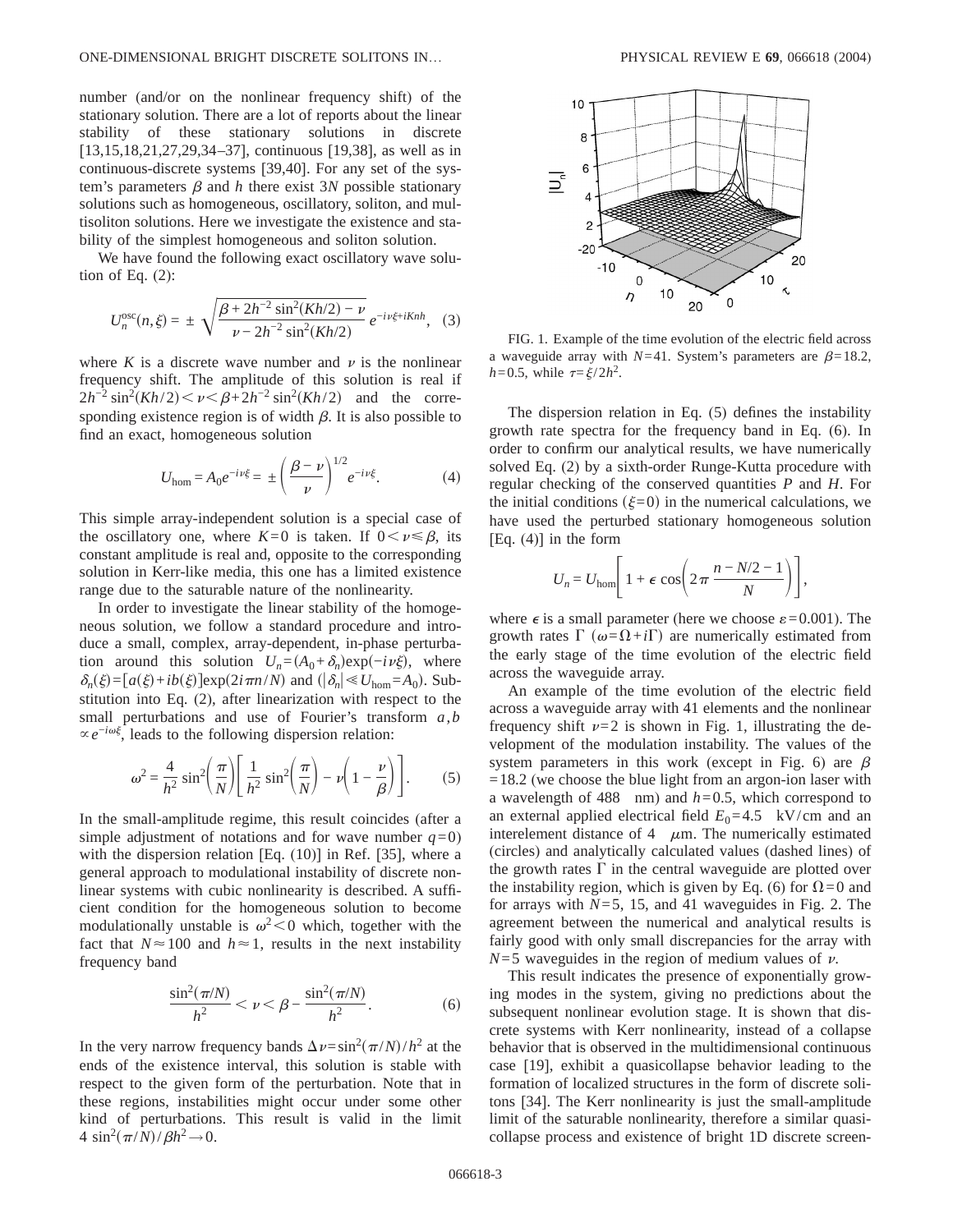

FIG. 2. Comparison of the numerical (circles) and analytical (dashed line) results for the growth rate spectra  $\Gamma = \text{Im}(\omega)$  for the nonlinear waveguide arrays with *N*=5, 15, and 41 elements.

ing solitons, where the energy is localized only in between a few central waveguides of the nonlinear array, are fully expected.

### **IV. SOLITON SOLUTION**

As for Kerr-like media [34], it is possible to find an approximate expression for such a narrow discrete photorefractive soliton. Namely, from Eq. (2), in the symmetric case *U<sub>n−m</sub>*=*U*<sub>*n+m*</sub>, (*m*=1,2,...) with  $|U_n| \ge |U_{n\pm1}| \ge |U_{n\pm2}|$  one can get

$$
U_n = \pm \sqrt{\frac{\beta + \frac{1}{h^2} - \nu}{\nu - \frac{1}{h^2}}} e^{-i\nu\xi},
$$
  

$$
U_{n \pm m} = \frac{U_n}{\left[2h^2\left(\beta + \frac{1}{h^2} - \nu\right)\right]^m}
$$
(7)

for the wave functions in a dominant element and its neighbors. The result for the neighbors is valid only under the restriction that  $|U_m|^2 \to 0$ . Such localized states are possible neither in the small-amplitude regime nor in the oversaturation regime. Figure 3 depicts the intensity distribution along



FIG. 3. Intensity patterns of discrete solitons for three different values of the waveguide distance *h*. The symbols denote the intensity in each waveguide while lines represent a guide to the eye.

the central part of the nonlinear waveguide array for  $\nu=5$ ,  $\beta$ =18.2, and for three different values of the waveguide distance *h*. The symbols denote the intensity in each waveguide, while lines represent just a guide to the eye. In the case *h*  $=1.5$ , the waveguides are well separated and there is almost no coupling between them resulting in a discrete soliton with the energy almost completely concentrated in the central waveguide. Decreasing the distance will increase the coupling, thus small satellites in the first neighbors form and the discrete photorefractive soliton starts to spread. By further reducing the distance, more and more elements of the array are excited, thus the localized structure becomes wider. Obviously, in the saturation region, where these solitons become wider, it is not justified to neglect the amplitude of the first neighbors in comparison to the central element's amplitude. By solving Eq. (2) for the case  $\nu=h^{-2}$ , with the following corrected amplitude ratios  $A_0 > A_1 \geq A_2 \to 0$  one can get the next approximate expressions for the pulse amplitudes in the three central elements of the nonlinear array:

$$
A_0 = \pm \sqrt{\frac{\beta^2 h^4 - 2 \pm \beta h^2 \sqrt{4 + \beta^2 h^4}}{2}},
$$
  

$$
A_1 = \beta h^2 \frac{A_0}{1 + A_0^2}.
$$
 (8)

We applied a Vakhitov-Kolokolov [38] criterion which gives the answer about the system's stability with respect to small longitudinal perturbations. With an assumption that the system's total power *P* is shared only between three waveguides, one may obtain

$$
P = \frac{1 + 2h^4(\beta + h^{-2} - \nu)^2}{2h^4(\nu - h^{-2})(\beta + h^{-2} - \nu)}.
$$
\n(9)

According to [38,27], this localized structure is stable with respect to the small longitudinal perturbations if the power *P* is a monotonically decreasing function for any value of the frequency  $\nu$ . This is both a necessary and sufficient condition for the stability in the discrete system [21]. The analytical form for the power *P* of discrete screening solitons placed on the center of the lattice as a function of the nonlinear frequency shift  $\nu$  is presented in Fig. 4(a) (solid line). As the power is a monotonically decreasing function of  $\nu$ , one might conclude that bright 1D discrete screening solitons are stable with respect to small perturbations. In the smallamplitude regime, this result confirms a conclusion about the stability of the corresponding nonlinear mode (odd, unstaggered, and symmetric) from Ref. [37], where the stability of strongly localized modes was investigated by virtue of a direct linear analysis. In order to study dynamics of the discrete systems in media with saturable nonlinearity, it is necessary to use numerical simulation because Eq. (2) is not integrable in a general case. These numerical results are especially valuable in the deep saturation regime where our approximate theoretical solution fails. The numerically calculated power is given in Fig. 4(a) (dotted line). The agreement with our analytical results is fairly good, except in the big amplitude regime. However, despite a small bend near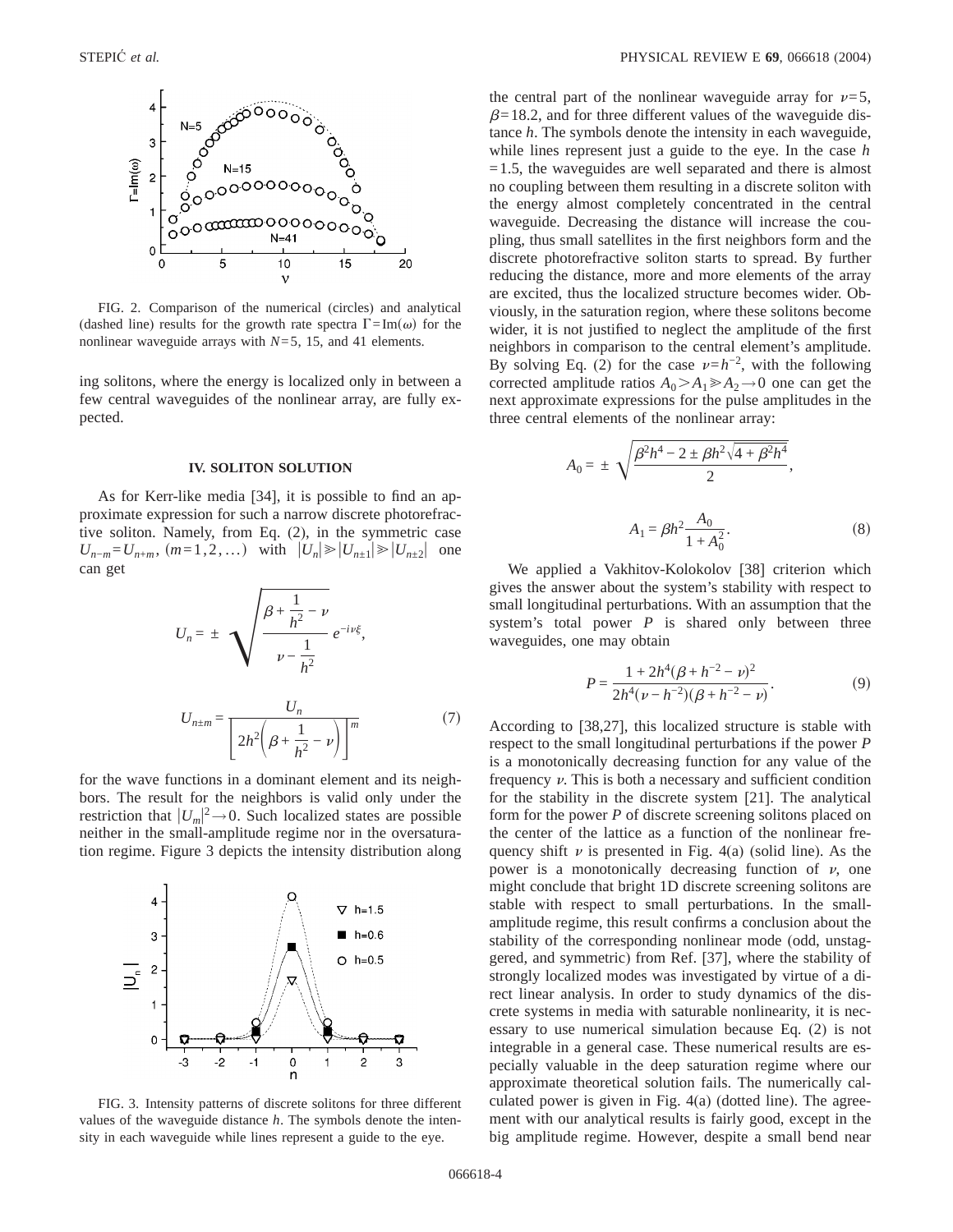

FIG. 4. (a) Power of discrete screening soliton *P* as a function of nonlinear frequency shift  $\nu$  ( $\beta$ =18.2,*h*=0.5). (b) Amplitude in the central waveguide and its first and second neighbors vs frequency  $\nu$ for the same parameters as in (a).

the left asymptote  $(\nu = h^2)$ , the curve is still monotonically decreasing, thus confirming the soliton stability.

We also explore the behavior of discrete solitons in the regime of saturation in detail. In Fig. 4(b), where the dependence of the soliton amplitude on the frequency for the central element and its first and second neighbors is presented, one can notice a gradual transition to the saturation regime. The central element goes first into saturation (for  $\nu \approx 4$ ), while the amplitude in its neighbors keeps rising monotonically until  $\nu \approx 1.5$ , when the first neighbors go in the saturation too. This cascade saturation mechanism can explain the observed bend of the numerical curve for  $\nu \approx 4$  in Fig. 4(a). Indeed, the amplitude of the central element of the discrete soliton grows with the increase of the power *P* until it reaches the saturation level. The further increase of *P* is an outcome of the growing amplitudes of the first neighbors. It is plausible to expect that the amplitudes of the second neighbors, etc., behave in a similar manner. Thus increasing of *P* does not lead to a continuous energy localization into a single waveguide and its decoupling from the rest of the array as in the case of the discrete media with cubic nonlinearity. Instead, it leads to a widening of the localized structure. Moreover, by replacing  $\beta=18.2$  and  $h=0.5$  in Eq. (8) we obtain  $A_0$ =4.545,  $A_1$ =0.955 while the corresponding numerical values are  $A_0 = 4.439$ ,  $A_1 = 0.976$ .



FIG. 5. Amplitude of discrete screening soliton  $(\beta=18.2, h$ =0.5) vs waveguide number *n* for (a)  $\nu=10$  and (b)  $\nu=17$ . The numerical results are given by circles while the analytical predictions are given by squares.

Figure 5 depicts a comparison between analytical and numerical results for the possible stationary states of the discrete screening soliton, which is placed at the center of the array consisting of  $N=101$  elements. For intermediate frequencies [Fig. 5(a)], narrow discrete solitons are formed. By lowering the soliton amplitude, our numerical simulation suggests a widening of the localized structure [Fig. 5(b)]. It is interesting to mention that for the same initial conditions in the small-amplitude Kerr regime, numerics revealed that both localized and oscillatory solutions are possible. In this region, the slopes of the curves are very small and practically all corresponding soliton solutions are marginally stable.

In Fig. 6, a typical example of a discrete photorefractive soliton propagation along an array with *N*=101 is presented. Our focus is on the central part of the array. Similar patterns are achieved in a wide interval of  $\nu$  for discrete solitons given by Eq. (7). Note that a qualitatively similar behavior, where the input beam evolves into a stable discrete soliton, is obtained with initially narrow Gaussian, sech, and nearly rectangular pulses (which are more natural in the experiment). We would like to underline that the parameters in Fig. 6 (a waveguide distance of 3  $\mu$ m and  $E_0=9$  kV/cm) are very close to the practically achievable values in the crystal SBN61. For the higher values of  $\nu$ , the oscillatory solutions are also observed.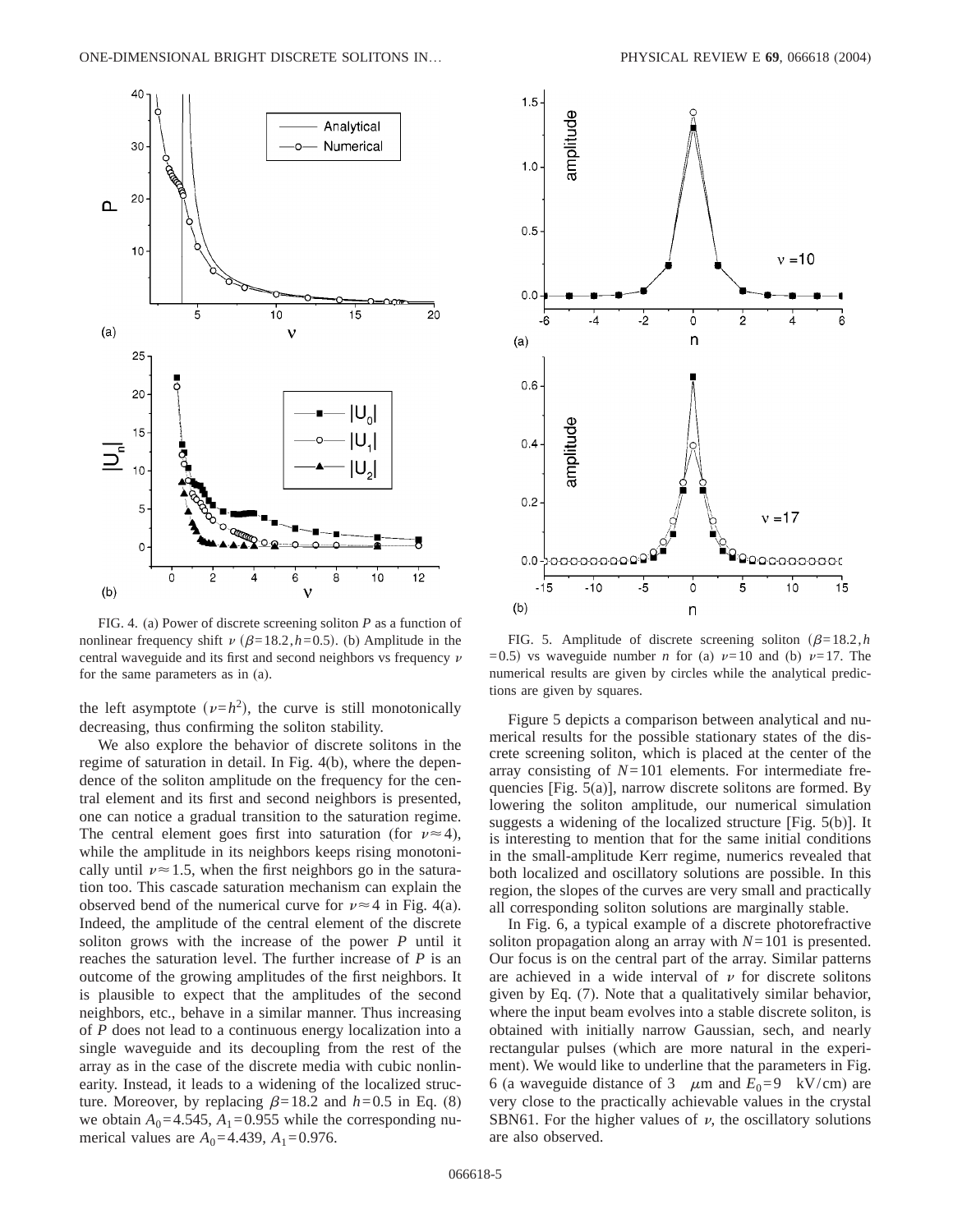

FIG. 6. Propagation of a discrete screening soliton along the array which consists from  $N=101$  waveguides ( $\beta=36.4$  and *h*  $=0.375$ ).

#### **V. SUMMARY**

In conclusion, the discrete nonlinear evolution equation which describes pulse propagation in a planar homogeneous array of waveguides in media with a saturable nonlinearity is studied. In the case of periodic boundary conditions, two exact (homogeneous and oscillatory) and one approximate (solitonlike) stationary solution are found. A linear stability analysis of the homogeneous solution is performed and analytical expressions for the corresponding instability thresholds and the growth rate spectra are calculated. The growth rate depends on the nonlinear frequency of the solution. Our results show the existence of two cutoff frequencies and a wide instability region in between, where the homogeneous solution is modulationally unstable. In addition, the instability thresholds and the growth rate spectra are numerically calculated for discrete systems with a different number of elements and compared with the corresponding analytical results. Here a very good agreement between numerical and analytical results is found. It is also demonstrated, both analytically and numerically, that such nonlinear waveguide arrays support stable bright one-dimensional discrete spatial solitons. The high amplitude region is studied numerically and a cascade mechanism of saturation in the nonlinear array is found. Finally, the authors would like to emphasize that these explicit analytical and numerical results can be interesting not only for a particular application in nonlinear optics but also for various discrete biophysics and solid-state physics systems with the same saturable nonlinearity.

## **ACKNOWLEDGMENTS**

This work was funded by the German Federal Ministry of Education and Research (BMBF, Grant No. DIP-E6.1) and INTAS (Contract No. 01-0481). The work of Lj.H. and A.M. (and partially M.S.) was supported by the Ministry of Science, Development and Technologies of the Republic Serbia, Project 1964. We are grateful to Dr. Wesner for a critical reading of this manuscript.

- [1] G. I. A. Stegeman, D. N. Christodoulides, and M. Segev, IEEE J. Quantum Electron. **6**, 1419 (2000).
- [2] M. D. Iturbe-Castillo *et al.*, Appl. Phys. Lett. **64**, 408 (1994).
- [3] M. Segev *et al.*, Phys. Rev. Lett. **73**, 3211 (1994).
- [4] V. O. Vinetskii and N. V. Kukhtarev, Sov. Phys. Solid State **16**, 2414 (1975).
- [5] M. Jeganathan and L. Hesselink, J. Opt. Soc. Am. B **11**, 1791 (1994).
- [6] D. N. Christodoulides and M. I. Carvalho, J. Opt. Soc. Am. B **12**, 1628 (1995).
- [7] S. Gatz and J. Herrmann, J. Opt. Soc. Am. B **8**, 2296 (1991).
- [8] M. Shih *et al.*, Opt. Lett. **21**, 324 (1996).
- [9] K. Kos *et al.*, Phys. Rev. E **53**, R4330 (1996).
- [10] W. Królikowski and S. A. Holmstrom, Opt. Lett. **22**, 369 (1997).
- [11] G. Montemezzani and P. Günter, Opt. Lett. **22**, 451 (1997).
- [12] A. S. Davydov, *Theory of Molecular Excitons* (Plenum, New York, 1973).
- [13] D. N. Christodoulides and R. I. Joseph, Opt. Lett. **13**, 794 (1988).
- [14] R. Muschall *et al.*, Opt. Lett. **19**, 323 (1994); H. E. Hernández-Figueroa *et al.*, *ibid.* **19**, 326 (1994).
- [15] W. Królikowski and Yu. S. Kivshar, J. Opt. Soc. Am. B **13**, 876 (1996); O. Bang and P. D. Miller, Opt. Lett. **21**, 1105 (1996); R. A. Vicencio, M. M. Molina, and Yu. S. Kivshar, Opt. Lett. **28**, 1942 (2003).
- [16] A. B. Aceves *et al.*, Phys. Rev. E **53**, 1172 (1996).
- [17] P. L. Christiansen *et al.*, Nanobiology **1**, 229 (1992).
- [18] A. C. Scott and L. Macneil, Phys. Lett. **98A**, 87 (1983).
- [19] E. A. Kuznetsov, A. M. Rubenchik, and V. E. Zakharov, Phys. Rep. **142**, 103 (1986); J. J. Rasmussen and K. Rypdal, Phys. Scr. **33**, 481 (1986).
- [20] O. Bang, J. J. Rasmussen, and P. L. Christiansen, Nonlinearity **7**, 205 (1994).
- [21] E. W. Laedke, K. H. Spatschek, and S. K. Turitsyn, Phys. Rev. Lett. **73**, 1055 (1994); Yu. B. Gaididei *et al.*, Phys. Scr., T **67**, 151 (1996).
- [22] W. Królikowski *et al.*, Opt. Lett. **19**, 320 (1994).
- [23] H. S. Eisenberg *et al.*, Phys. Rev. Lett. **81**, 3383 (1998).
- [24] H. S. Eisenberg *et al.*, Phys. Rev. Lett. **85**, 1863 (2000); R. Morandotti *et al.*, *ibid.* **86**, 3296 (2001); M. J. Ablowitz and Z. H. Musslimani, *ibid.* **87**, 254102 (2001).
- [25] A. A. Sukhorukov and Yu. S. Kivshar, Opt. Lett. **27**, 2112 (2002).
- [26] D. N. Christodoulides and E. D. Eugenieva, Phys. Rev. Lett. **87**, 233901 (2001).
- [27] S. F. Mingaleev, Yu. S. Kivshar, and R. A. Sammut, Phys. Rev. E **62**, 5777 (2000).
- [28] N. K. Efremidis *et al.*, Phys. Rev. E **66**, 046602 (2002); J. W. Fleischer *et al.*, Phys. Rev. Lett. **90**, 023902 (2003); D. Neshev *et al.*, Opt. Lett. **28**, 710 (2003).
- [29] Yu. S. Kivshar and D. K. Campbell, Phys. Rev. E **48**, 3077 (1993); B. Malomed and M. I. Weinstein, Phys. Lett. A **220**, 91 (1996).